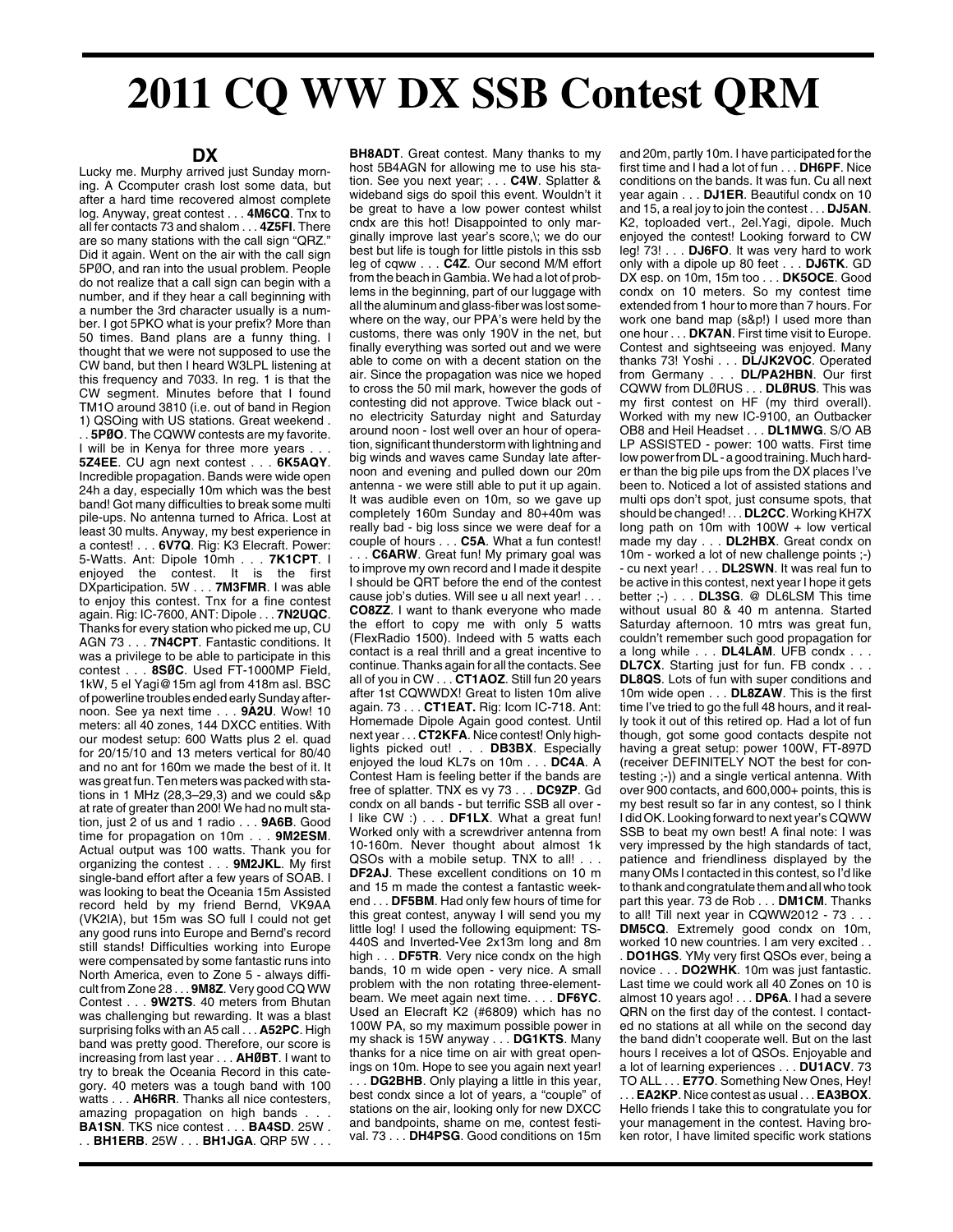on low bands. Next year I hope to be able to compete favorable with all your friends through contest, 73s . . . **EA3EGB**. Very good contest! I enjoyed using SD programs . . . **EA3KT**. Everybody was on 10m, who was on 15m? Just when we closed to the sunset all the people were coming from 10m to 15m and then the band had 2 amazing hours of runs. That's the life of the high bands when the sun burns. Nice contest as usual . . . **EA3QP**. Worked with FT-897 100 W and dipole antenna only NR Badajoz . . . **EA4EJR**. Thank you for the contest. 73 . . . **EA5XA**. I had an awesome time this year. Conditions were amazing and I only missed a few zones. I hope next year will be just as fun! . . . **EA6/AA5UK**. Main transceiver broke. I had to continue with an old small one, but then a connecting cable was lost, so it caused a delay . . . **EA6LP**. Need some better LF antennas really but fine. Great conditions and 10mts opening made the difference. A 2 min tornado broke all my antennas, but fortunately just few days after the contest. Many thanks to all 73s . . . **EA6SX**. Great experience to operate from Western Africa after 13 years again. Special thanks to Manolo, EA8ZS, for giving me this opportunity! . . . **EA8ZS**. A few contacts made, but very fun due the quantity stations on the air. First time on "only 10m" Amazing propagation for this "little gun" . .

**EB3MA**. My first CQ WW SSB with Kenwood TS-570 D (100W), ECO single beam for 10, 15 & 20m and single beam for 40m. I hope more points next year with a new Forde12 C3SS antenna. Congratulations to all YL's/OM's in the Contest. I'll hear you next year! . . . **EB3WH**. Excellent propagation . . . **EE3A**. Only picked up some new ones on 10m, very poor effort on my side . . . **EI2GLB**. First time to try 40m as single bander . . . **EI4CF**. And the skys opened!

. . . **EI4GNB**. Fantastic condx on 10M, used SD by EI5DI . . . **EI4GXB**. Excellent conditions, particulary on 10m on the Saturday. A good shakedown in preparation for the CW leg . . . **EI4HQ**. Great propagation on 10m on both days, worked a lot of DX even with 100W . . . **EI7JZ**. You have to love 10m in conditions like this weekend! After a number of years being restricted to low band contesting, we were able return to the multi-single category due to station work carried out during the summer. We found 10m to be a revelation - all 40 zones worked for the first time. It's really strange to work KL7 on 10m and be disappointed that it is not a mult. Thanks to Mark EI3KD/G4PCS and Neil EI3JE especailly for the work all summer - and also to Pete G4CLA and Dan EI3JZ for travelling to us for this one . . . **EI7M**. TNX for FB contest . . . **ER2RM**. Tnx FB contest! Hrd all 40Z , 73! . . . **ES2TI**. The contest was really great, worked this time all the zones! . . . **ES5TF**. Any listed frequencies above 7.2 MHz are receive frequencies (split operation). **ES6Q**. Happy to join CQ WW SSB! . . . **ET3AA**. Nice test! . . . **EW2EO**. Many thanks to the CQWW Contest Committee and to all participants! . . . **F1EPQ**. Thanks for this contest . . . **F1ICR**. Nice opening this year on 10 m, great contest . . . **F1SMV**. Just 8 hours spent on the top 3 bands looking for mults . . . **F1VNR**. Only 1 QSO this year, for fun! Perhaps the "red light" of the list? 73 de F4FBP/P/21 Denis . . . **F4FBP**. Thank you ! . . . **F4RST**. Good contest, very happy, it's first participation. FT950 and homemade antennas . . . **F5KED**. It is not easy to take part in a phone contest with 80 Watts and a multiband center-fed antenna. Under these conditions, I was able to contact 443 stations

of which 113 on 10m. I have a good time. Thanks to all who worked me. See you again in 2012. . . . **F5RD**. The goal was to have fun on 10 after a so long time with nothing on the band, so I decided to call "cq contest" and wait for answers. I had amazing US pile-up, both days. It was the first time, for sure, I heard stations from 28200 to 29000! Argh, it was so good for these, more or less, 6 hours and 30 min. Thanks to all of you for reports. See you again soon on 10 . . . **F6FYA**. Antenna nightmare propagation dream . . . **GØAEV**. Good conditions lots of fun. This and the CW leg are my favorite radio events . . . **GØAZH**. Enjoyed the contest. Fantastic opening on 10m . . . **GØFPU**. Wasn't planning to enter until the day, but 10m in such good shape that I decided to give it a go. Haven't heard 10m so good in a contest for a long time, the band full of stations from 28.3 up to 29.1. Highlights were working KH6 long path just after dawn both mornings, getting called by a ZL just after I'd tuned up on a clear freq, and some great pile- ups from the USA and Japan . . . **GØHVQ**. Finally. HF. Thank you

. . . **GØMTN**. Good conditions this year . . . **GØPHY**. Operated from Kings Heath Birmingham. Conditions were great and it was great fun to chase all the cluster spots that showed as multipliers, but the pileups were intense!! . . . **GØTSM**. I have not heard 10 so full for 30 years or more . . . **G3IZD**. Only had very limit time over the weekend. Submitted for checklog purposes . . . **G3PHO**. Wonderful to have such great condx after so long. Some terrible over-driven signals. Working split and by numbers in a contest?? . . . **G3RWF**. 10m is definitely back on form! . . . **G3TDH**. What wonderful conditions - Best for many years . . . **G3VAO**. Best conditions this solar cycle on 10m so far. Search and pounce effort looking for new DXCCs, found 10. Doing so well decided on Sunday to make a more determined effort. Very pleased with 93C/3ØZ result. No worries about 'rotating' antennas on high towers here and autumn storms, horizontal dipole at 35'. Still enjoying these events after more than 35 yrs 'CQ-WW'ing . . . **G3VPW**. Good condx at last! . . . **G3VYI**. 4Nice to see 10m open . . . **G3ZGC**. Excellent conditions. 10m in brilliant shape for first time in years. SD logger used as usual - very simple for my aged brain to use! . . . **G4ADJ**. Lovely to hear the HF bands working so well . . . **G4CWH**. Great conditions .I have never heard 10m so full. Great fun and a good score from about 24 hours. Thanks for all the good QSOs . . . **G4DDL**. Not so good, computer and equipment problems but very enjoyable with amazing sigs on 15 and 10. Looks good for the CW leg . . . **G4DDX**. Wall to wall activety on 10m! . . . **G4DFI.** Great conditions on 21 MHz with stations from top to bottom. Even my little wire dipole worked! . . . **G4FKA**. Just playing and having some fun - not a serious entry . . . **G4HHJ**. Great conditions . . . **G4IUF**. First real attempt at a CQWW entry from home. Alas, unforseen domestic issues meant it stopped being a serious entry after the first night. There's always next year! . . . **G4KNO**. Work prevented a serious entry from main contest station so spent a few hours on from home. Super to hear conditions like this again . . . **G4PIQ**. Antenna, or radio has big ears but little voice! Super Duper worked like a champ- unlike operator! SM's always noticable by their absence, unlike the OH's. Some massive signals on top band . . . **G4PKP**. Nice to see the band so busy and some DX Just wish those HIGH power stations would LISTEN

more . . . **G4VPD**. With 700 kHz of contest stations on 10M - some of whom I even managed to work - the other bands didn't get much attention. Hopefully there are some new DXCC and WAS bandslots . . . **G4WGE**. Great to hear 10 wide open, it's been many years! . . . **G5E**. Conditions were excellent. Initially we intended entering as a multi op single but due to unforseen circumstances we were unable to make the minimum operating time of 24 hours for that category. As a result we have submitted this as a check log. Antenna was a lazy quad at 60 feet supported on 4 Spiderbeams, Kenwood TS480 and a solid state amp. Had great fun and the bands were excellent. Next year we will be fully prepared . . . **G5N**. Last minute effort, with a single rig, but two operators. We had fun but missed the ability to chase mults on a second band . . . **G5W**. Had trouble working W/VE on 10m with the QRP. 40m a bear pit with lots of poor practices going on . . . **G6CSY**. Just a few hours managed over the weekend. . . . **G7VRK**. Conditions were great especially 10m. I tried to work to optimise band multipliers. Enjoyable contest. Plenty of activity on 28 MHz and good conditions into South America/Caribbean area, new countries worked . . . **G8ZRE**. Band conditions on 10m were excellent. Slow going on Saturday but Sunday was much better. Great contest again this year and my best score EVER . . . **GI4SJQ**. Ten metres what a blast!!! 39 zones and 131 DXCC . . . **GMØEGI**. Another great contest and we managed to finish ahead of 2010 entry. No major technical problems. Introduced three new people to contesting, MMØVPR MM6INS MM6KLZ, of which they did extremely well once they got over the "mike shyness". They were certainly buzzing after the contest. I think we converted them. To us as a group it is as important as the contest itself – the encouragement . . . **GM2T**. Condx were good but quite tough for QRP . . . **GM4HQF**. Conditions did not favour my low power entry on top band this year. Few stations from across the pond were heard this time round. I guess many were having fun on 10 m and why not! Big thanks goes to the xyl who put up with repeats of UNITED BOSTON JAPAN UNITED BOSTON JAPAN . . .

**GM4UBJ**. Great conditions, hard work at times . . . **GM7TUD**. Bad power line adaptor QRM at my QTH . . . **GW4BLE**. Very enjoyable contest and good propagation . . . **GW4EVX**. Very enjoyable . . . GW4HBK. Very limited time could be devoted to take part in the contest this time. Thanks for Q's, see you next year! . . . **HA2MN**. It was an excellent competition, especially the conditions on 10m! . . . **HA5BA**. I was very happy with this nice propagation on 10m. The solar cycle seems to be up. See you on CW 73's . . . **HB9DCM**. A lot of fun this time as a QRP station with my 5 watt rig and 21m HiEndFed wire antenna. Sometimes it was rather hard to get through with 5 watts against the "rest of the world". But I will do it again . . . **HB9EMS**. Sorry, I had only on Sunday 2h time for the contest. So, my log is very small and it's only a checklog. I hope next year I have more time available. Conditions were excellent . . . **HB9MXY**. Unfortunately only first night on Low Bands and 10 hours big nap, because been very ill the week before and after the contest. The best propa ever had in the PUP Contest Zone. Reached 366 qso's per hour rate running a FT450 small rig. Tnxs for all qso's and cu God willing the next pileup . . . **HI3TEJ**. Much better than last year! . . . **HL3AMO**. 5W, Really good conditions on 10m nice pilups! . . .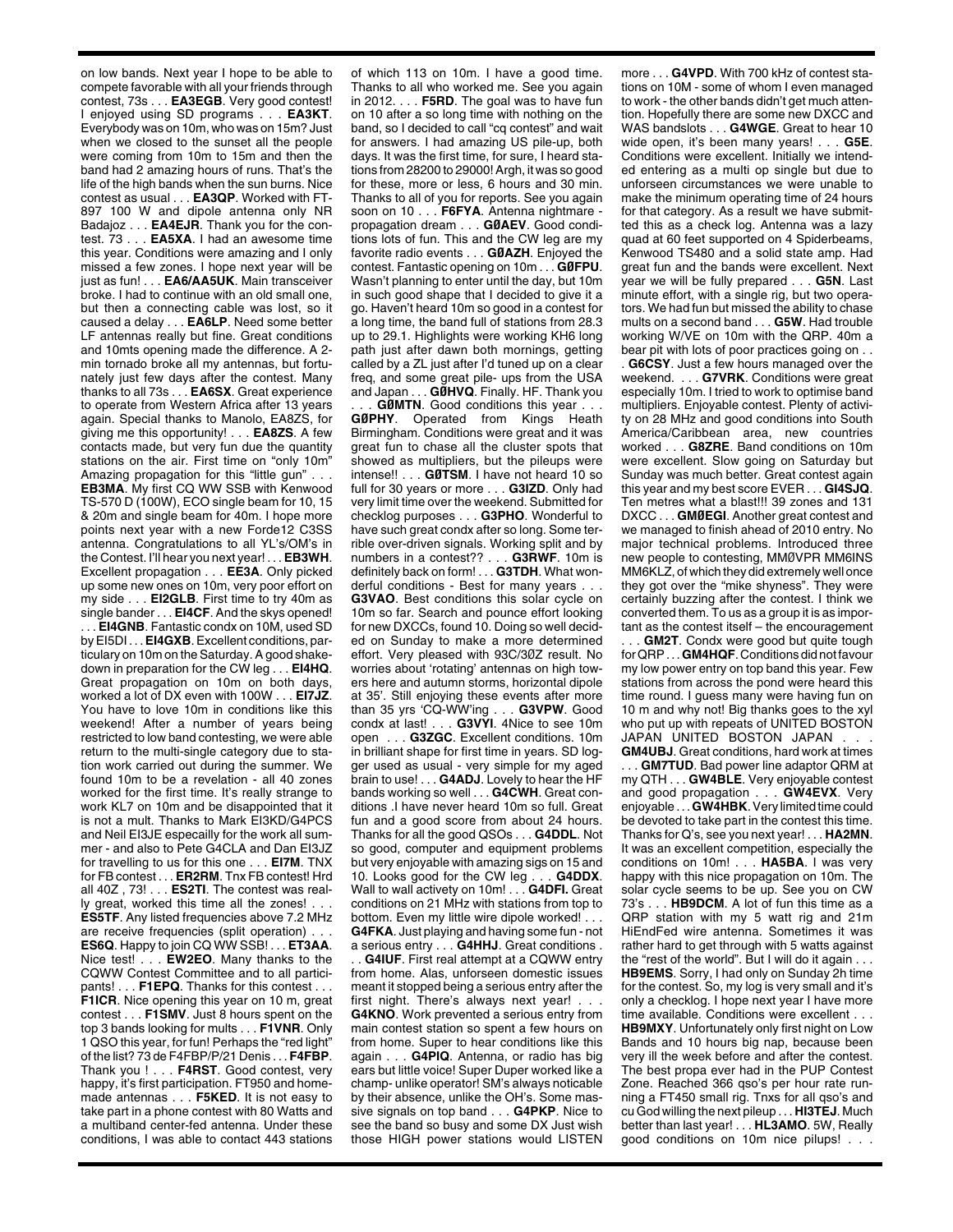**HR2DX**. Wow, 21 MHZ hot. Did OK with vertical and MFJ Collinear wire ant and 200W . . . **HSØZDR**. WOW! The Contest Committee is going to be busy this year not only 'marking' the contest but rewriting the record book. Enjoyed the contest very much - thanks to all for the QSO's and to CQ for sponsoring . . . **HZ1PS**. The worst thing is getting flu and losing your voice just before the WW SSB! Glad to managed the 40Z though! 73 . . . **I2WIJ**. Nice test. Sorry for the dupes due to a wrong PC setting. 73 . . . **I3QKO**. Incredible propagation, so I could use 1W only. The merit for this fantastic result was certainly of my corresponding "OM" for his efficient station, etc. . . . **I5KAP**. Bad weather with strong wind. I could not direct antenna as necessary.73! . . . **IG9/I2ADN**. Tnx fer nice contest , only 100 Watts and vertical antenna . . . **IK2REA**. Great Contest! 73's . . . **IK5RUP**. I've increased my results, breaking my personal record. This time I tended more to the quality of contacts rather than quantity to test the potential of the new antenna (SteppIR).Thanks to all! See you in the next edition.73 . . . **IK7NXU**. Run 4 hours only. Enjoy witk Logger by N1MM . . . **IK8TEO**. TNX All, 73 . . . **IK8VKW**. An amazing contest thanks to the excellent propagation! Our setup wasn't up to reaching major results, but the contest has been a good opportunity for all operators to improve our skills! See you to the next hoping in these wounderful conditions on the bands. The IO7T team . . . **IO7T**. I could do much more and better! I am still inexperienced! I have chosen monoband contest because my "elementary" antenna setup was not ready. So I have worked by a 1 rectangular loop about 8 mt from the ground! Yaesu FT450 and Ameritron AL 811, 500 w output. See you in next one . . . IO9E. xtreme Multi Multi . . . **IQ8MD**. Just few "demo" QSOs from local radio club . . . **IQ9PA**. A lot of fun. Lost some QSOs having S7 of noise on band. New OWA 6 mt long boom antenna worked fine . . . **IR2L**. Bands were very crowded. Amazing conditions on 10m. I didn't know that my 10m antenna worked up to 29 MHz! . . . **IR3R**. 2Sunspots are back! 10 mt open again . . . **IR3Z**. IR8A team loves the self construction. With its projects (home made) has improved its score over the years. In fact, for CQ WW SSB 2011, we built in addition to those made in previous years, other antennas visible on the website www.ir8a.com. We had a great time as always and every year we add new projects to improve performance in subsequent years. We hope to host in our team new OM to become more competitive . . . I**R8A**. Thanks to all . . . **IR8M**. My power is 5 watts. Very nice propagation in all directions on 10 meters . . . **IT9DTU**. Better propagation this year! . . . **IT9RYJ**. I did not have time. I made a few QSOs in QRP, 73 to everybody . . . **IV3XNF**. It's very hard to compete operating from my flat of a city building: shortage of space on the top, intolerant next-door neighbors, high level of EMC noise. Therefore QSO by answering only! Due to my tiredness, I could not take full advantage of the increased propagation, anyway I'll look for you next year

. . . **IWØGTA**. Nice contest! Tnx to all!! 73 . . . **IW1RGP.** Tnx for this magic contest . . . **IW5ELA**. Thanks! . . . **IW7ECJ**. Good propagation and activity . . . **IZ1DGG**. Nice as usual but hard for a micro-pistol as me. K2 Elecraft + MP1 clone homebrew on roof of my car . . . **IZ1JLF**. Good propagation and good contest. See you on CW :-) . . . **IZ2OBS**. Fantastic,open 28 MHz, small time , but very happy. . . . **IZ4AIF**. Beautiful contest . . . **IZ4DYP**. Excellent conditions on 10m!! I had a lot of fun with the N.A. Great contest. See you next time . . . **IZ8ESX**. Due to obligation at work, I was only few hours in the contest. Conditions were nice and I worked with 10 Watts and dipole antenna . . . **J28AA**. I enjoyed the contest very much . . . **JAØAVS**. 10m condition was excellent. The band was crowded up to 28800 kHz. It was fun to work many W and EU stations on 10m . . . **JA1BJI.** I made my best score in the contest.

. . **JA1HNW**. I enjoyed the contest with new transceiver . . . **JA1JYS**. Good propagation 10m band . . . **JA1SKE**. Tks for the nice contest . . . J**A1TMG**. It was a very good condition and we can greatly enjoy a CQWW contest. We can know by a result that especially the high band was good. All the things we have were used and think that that gave us the wonderful result. However, we will continue fighting in quest of a still higher score. To a contest fan Thank you And we hope to meet again . . . **JA1YPA**. Good Condx.I enjoyed the contest .

. . **JA3PYH**. Vy Nice condx on 10m Band . . . **JA3VUI**. As my ear-ringing is getting worse and worse, I refrained from full participation to the contest . . . **JA6DIJ**. Thanks to Mr. Contest we had lots of FUN! Joining in the contest and having fun are our theme! Our efforts may result in a wonderful new JA8 record. It was a great experience to operate with superb ops in the contest . . . **JA8RWU**. I operated 5bands but 75/40/20 & 15m were checklog only. The rotator for 10m was broken just 10mins before the test. So I had to climb the tower to rotate the antenna number of times . . . **JE1CKA**. CQ WW DX CONTEST is the first challenge . . . **JE1CWQ**. I QRV on 80 single band low power. The condition was not good as a last year. The conditon between the U.S.A. and JA was not good as a last year . . . **JE1SPY**. Thank you contest . . . **JE2TLZ**. I enjoyed the contest. I can do many QSOs. I hope to join again . . . **JF1PYJ**. First time entering this contest - so many new prefixes! . . . **JG1TTG**. The SUN is back! I enjoyed 10m . . . **JH3PRR**. Great Contest . . . **JH4UYB**. Very nice contest! 100W . . . **JH6FTJ**. 1st time entry for CQ-WW-SSB .

. . **JH8CLC**. Good Condx on 15m . . . **JI1ALP**. One of our tower was broken by typhoon and we lost 21MHz 2x5element Yagi-Uda antenna. We used temporary HB9CV antenna.That was handicap for us . . . **JI2ZJS**. Excellent propagation . . . JI3FSI. It was dreamlike condx . . .

**JJ1RDX**. I enjoyed very well. I will join next time . . . **JJ5HUD**. I tried CQ WW DX contest 1st time. I have only FT-817ND output 5W and dipole ANT 6mH. I could work many stations and far DX stations. TNX for pick up my QRP signal . . . **JL6LTB**. I did contacted only a few stations, but I enjoyed . . . **JP1LRT**. I'm very glad to have many QSOs. I just moved. Unfortunately this new location was worse for radio than the previous place. The maximum output power in the contest was five watts . . .

**JR1NKN**. I participated at MobileCarShack from Iwakura-city Aichi-pref. Output power is 40watts . . . **JR2AAN**. Thanks for perfect competitons. See you again on the next contest! dear my radio friends . . . **JT1DA**. See you again next contest. Best 73! from Mongolia . . .

**JT1DN**. Thanks to Dave, N2NL, for telling me VE2IM was on the band, I was able to work zone 2 for all 40 zones on ten during the contest . . . **KG6DX**. Operated over 12 hours, but only made contacts during 5 of those hours. 80 Meters really slow from Hawaii . . . **KH6QJ**. Wow! Best band conditions in over 10 years in Alaska. Great DX. Great fun!!! . . . **KL2R**. Beat

our previous score again! Great Contest. We introduced two new Technicians to HF during the event. They did a great job and we hope they will return for future events . . . **KL7AIR**. I was never expecting to make over 1350 contacts on 10 meters! I started as high power but after experiencing amplifier problems, I finished with low power. Much to my suprise the band was hot enough and it really didn't matter. Seemed like a new country could be heard with each turn of my VFO. It was great to once again be reacquainted with my old friend, 10 meters! . . . **KL8DX**. My first CQWW contest. Ten meters was wonderful. 40 and 80 meters never got hot for me. I enjoyed handing multipliers to so many conacts. Can't wait until next year . . . **KP2/KØBBC**. Callsign LA1TPK is only in use when we are out working in the field. Antennas are made in field almost every time, up in the trees. We are not contesters, we only enjoy working radio out in the fields . . . **LA1TPK**. Fantastic condx on 10m band! Heard all 40 zones on 10, worked 35! Joined to work new ones, they were aplenty! Had a fantastic time, thank you! . . . **LA2AB**. Nice that 10M band was open SD worked perfectly to my satisfaction . . . **LA6HJA**. This was fun, 10 mtr was absolutely incredible. . . . **LA6YIA**. First time on CQWW with the club station . . . **LA7H**. South also exists . . . **LU3HFA**. Operated SO2R FT840(r1) & FT890(r2) ALC controlled to stay QRP, 5W or less. 3 El Yaqui at 50 Ft as primary, 4BTV as secondary. Homemade SO2R controller and running home made software to<br>integrate M1MM with OmniRig **OmniRig** (PMSO2V/MM2OR). Good level of activity, lots of DX stations. Solar activity High. Better CONDX during Saturday than Sunday, somewhat difficult to work EU stations. However more number of stations on Sunday to compensate. Can not run more than 29 hours, mixed CONDX and sickness limitations. All in all went higher than plan, very much fun and looking already to CQ WW CW!! . . . **LU7HZ**. This is my best score I ever made in the CQWW Contest. I was not able to operate the full time as I had a flu. Thanks for all the QSOs . . . **LX7I**. Thanks my old buddy Albertas LY5R for letting me use his fantastic antennas field and shack

. . . **LY9A**. Many thanks for the great Contest! .. LZ2STO. Great condition on higher bands! We all enjoyed it especially QRP fellows.The lack of proper antennas for 40 and 80 forced me to try the same category.I have to say that having a good propagation on one hand and directional antenna on another- you will not feel as " a loser " on bands.Of cource you need to wait until BIG GUNS working the desired station before you but it gives you a time to find first another one.It was 100 percent Search and Pounce mode work and I had a fun to listen and work very rare DX stations.It is not true that QRP is just losing a time even without DX cluster. I will try to improve my aerial setup before CQ-WW-CW and to test it in LZ-DX-Contest.Good oportunity for all CW contesters. Let conditions be the same or litlle bit better . .

LZ2SX. 1st real entry into this contest. **MØDCD**. Great conditions - 5 new DXCC. Everything worked on a full sized G5RV! . . . **MØMCV**. My first entry in a major contest. I was first licenced in December 2010 as M6TTH and got full licence and current call on April 28 2011. I didn't do very much operating with my home call, as I was also doing shifts at M4A, so just worked a few hours in between shifts . . . **MØTRN**. Didn't operate the whole time due to family time but conditions were great! . . .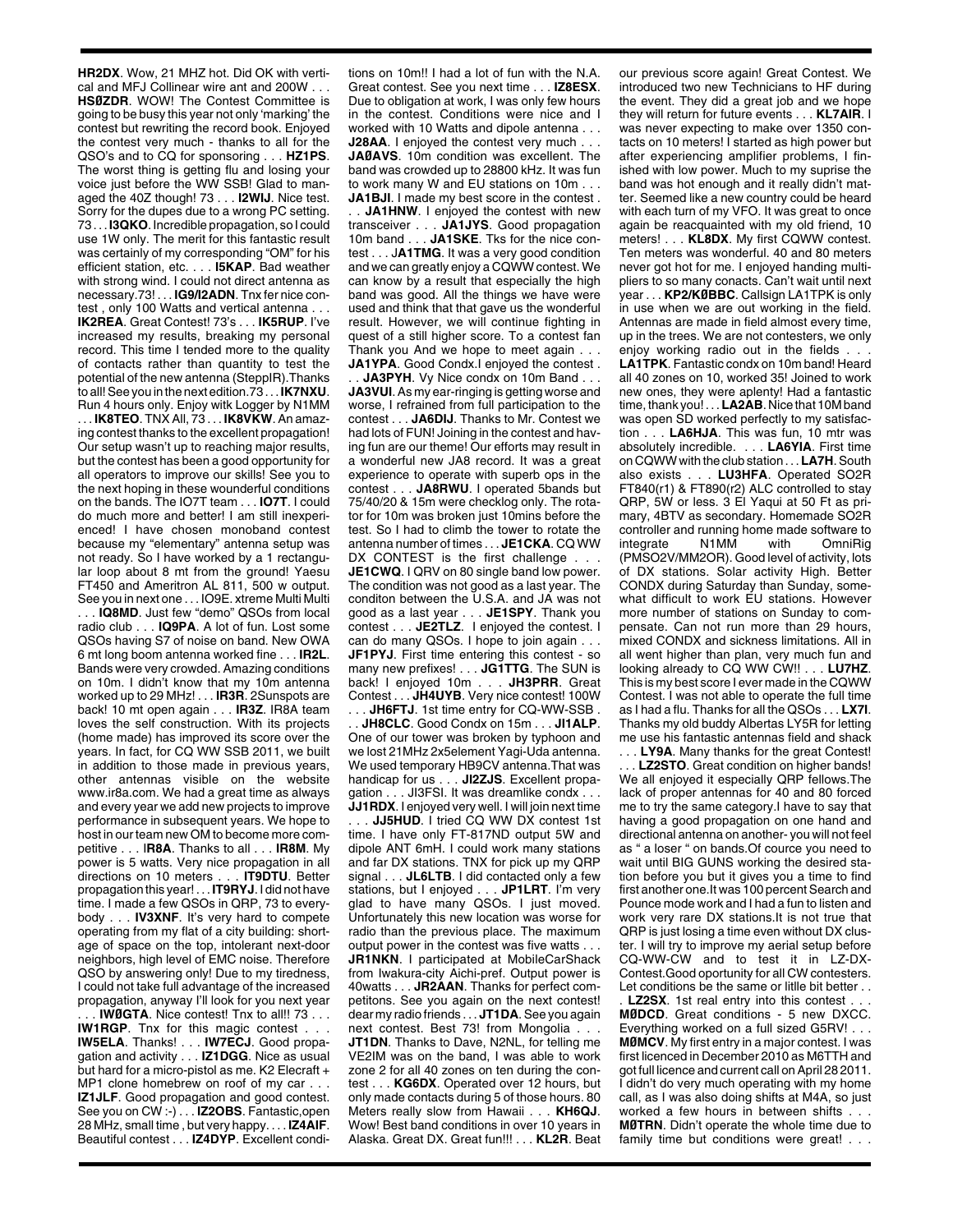**M1DST**. I was trying to work DXCC on 10 Metres, first I had to do some work for my mother in law on Saturday for a few hours then my wife decided it was time to go out for a walk on Sunday afternoon. I managed 94 Countrys in the end with my trapped dipole. Fantastic fun . . . **M3C**. Fantastic conditions; great to hear 15 and 10m back in good shape again. Thanks all from all of the team at Cambridge University . . . **M4A**. Thanks for a great contest! Hard going against the big guns with only 100W, but great conditions for our first club entry. Look forward to working everyone again next year! . . . **M4F**. 5 years to get to 99 DXC on 10m. 2 days for 123 and 38 zones. Fantastic . . . **MMØGPZ**. 100W PEP . . . **MMØLBX**. Great condx on 10m throughout contest. Thanks to all who worked me . . . **MM3T**. Good Condx! . . . **NHØS**. Great conditions provided me many new DXCCs on the high bands; my first contest I did in the highpower category (also unassisted; the old-fashioned way!). Big fun the whole time. Heard ST2AR for almost two hours but never managed to bust his monster pileup. Decided to turn off the computer this time and hunt for DX the good old-fashioned way—by listening up and down the bands for pileups and weak ones. It was nice to be able to concentrate on getting through the pileups and making sure my call was confirmed without the RFI from my monitor for a change, too. Since I use the Armstrong method for turning three of my four antennas used in this contest I got some exercise by running in and out of the house to rotate towards the desired DX. Made lots of contacts throughout Europe and into Africa mostly by beaming south over Antarctica from my Volcano, Hawaii QTH. Jeff, NH7RO BK29jk . . . **NH7RO**. Great Contest. See you next year! . . . **NP4G**. We experienced good highband condx - not having antennas for 160 and 80 did not hurt much. Great fun! . . . **OE5T**. Good conditions. My best contest! . . . **OE6U**. Great conditions on all bands, outstanding 10m openings, great score for a simple setup. Lost a lot of time reparing and improving things but thats what makes a contest so exiting. I always get things running during the contest and that costs time. CU in the next contest ! Carl, OE9MON . . . **OE9R**. Great contest, my own personal record was broken. And with less time in the test too! Good rates on 10-15-20, 10 m was open just like in the old days of cycle 22! 80 m dipole had a contact problem (relay) that did not get fixed with 100 w, only when exposed to an accidental KW, did it work again. Also, noticed that now there are too many relays in general, a relay PSU run out of amps and relays don't pull after the PSU heats up! Work to be done. Second radio was a brand new IC-7410, it sure hears and works better than an old 756PRO! SO2R . . . **OG2A**. This contest was one more tough episode this fall with an inflamed arm that already prevented a full effort on SAC and somewhat crippled station so I was like a one-armed pirate navigating his badly shaken vessel in the stormy waves. The power splitting to multiple directions was not functional and the second radio was not working on Saturday so I lost some valuable operating time while chasing multipliers when I should have just run for stations. It appeared that the USB/serial port adapter that used to work well for the second radio control in the past came to the end of its life. There were also some broken control wiring that prevented the use of all possible antennas. Saturday went with a lot of S/P and SO1R to reach a good multiplier. This meant a big loss in the QSO numbers. My arm was on fire in the evening so I had to rest for quite a long time. I stayed off the radio for almost 12 hours. On Sunday I tried to run as much as possible and even managed to get the second radio operational but the propagation was down from Saturday so the rates were decent but nothing spectacular. 10 m was great but the low bands were awful. All things considering I was pleased to be able to work WAZ on 20m and 10m and reach 143 countries on 15m and 149 countries on 10m. It remains to be seen if a better effort is going to happen in the CW leg. My arm still hurts so taking some off-time seems to be the case. At least my station is now in a bit better condition . . . **OG6N**. Thank You all for another Great One! Conditions to West were much better than last year. To East, the conditions kind of were there, but no stations. Also from West, there could have been more activity on low bands. People were enjoying the upper bands. I am sure everybody had a lot of Fun this year. The high point was there were many Pacific stations coming in over the pole. I missed some zones that I thought would be easy - as usual. Hear you all and at least some others on CW ! . . . **OHØV**. My first CQWW-Contest See you all next year 73! . . . **OH2JIU**. Contest didn't start too well. I hurt my back while changing winter tyres. It was anyway really nice that 10 meters showed some activity after so many low sun spot years. Makes me remember my early years in ham radio . . . **OH3BU**. Nice to be on 10m also from Finland after a pretty long while . . . **OH3OJ**. After many years, since last time, from OH6AT I took a part in CQWW, now from own station. All supposed to ok. Well, 80M wire h-loop did not work, no qso's in 80/40m - though luck. Thanks for nice contest, it was fun, probagation was also good . . . **OH3P**. Great propagation on Saturday, unfortunately the operator's health failed on Sunday! . . . **OH8X**. Big surprise, ten meters band very busy all the time. For my small equipnemt nice result indeed . . . **OK1ARO**. It was a great contest, I managed to make 851 QSOs (250 more than ever before!), 100 unique DXCCs (4 new - Bhutan, Panama, Mexico and Hawaii) and 29

unique CQ zones. Ten meters band was the best. Looking forward to the CW part. . . . **OK1CLD**. Wery good condx, worked only shortly in free time . . . **OK1IN**. Good contest with many stations. . . **OK2SWD**. Again were very good conditions on the higher bands, and a lot of new prefixes for me . . . OK4DZ. Good contest, see you again friends . . . **OK5SWL**. Thanks for a nice contest! I will be back next year . . . **OM7OM**. Enjoyed the contest as usual . . . **ON3TO**. very fine contest fine propagation

ON4LWX. Fine to see the propagation on 10 meter is back as in the good old days . . . **ON4TO**. Good condx on 10 m after a long time. So I worked a lot of stations on 10 m. It was great fun. I had not much time, but I will work more in CW in November . . . **ON5WL**. Problems with Internet connection, problems with logger and problems with amplifier. An excellent contest indeed! See you next year! .

. . **OR7R**. Not really in the contest, I had problems with the TX . . . **OY9R**. Many thanks to OZ5E station owners OZ1ADL & OZ1XJ for hosting. Fellow hams, great condx & new beam made for enjoyable weekend in Denmark's rural Jutland. Only sri had to leave early at 1330 GMT Sunday . . . **OZ5E**. Great condx on 10m! **P3J**. Conditions were almost too good! . . . **P40A**. Great weekend!! . . . **P40P**. Sunspots greatly improved the fun. Ten meters was awesome . . . **P40W**. Very nice contest. A lot of stations.See you again next year . . . **PAØEMO**. Had not very much time and not the station to work much in ssb, also my back gives problems after a few hours . . . **PAØFAW**. Excellent conditions and activity on 10 meters!! Even with a poor antenna it was able work nice stations. Therefore BIG fun! . . . **PAØFEI**. Many nice stations active! Thanks . . . **PAØSKP**. For the first time I used SSB as a QRP CW enthusiast. The frequency must be clear and the signals must be a S9+, for my signal to be heard. Had great fun with QRP with 3 watts Thank you for the contest . . . **PA1B**. Nice contest with much activity . . . **PA2CHM**. Only small part in contest active . . . **PA3ETC**. Nice openings!!! . . . **PA5VK**. My first contest with 10 metres open, amazing! . . . **PA9HR**. Tnx fer the very nice contest. Propagation was great especially at the 10M band! . . . **PD7BZ**. Nice to work you all on my birthday 30th, see you all next year agian .

. . **PE2K**. Could only operate for a few hours, wonderfull condx on 10 12 new DXCC on 10 for me, 6 new DXCC overall, Thanks for the fun! . . . **PE2KM**. Super propagation especially on 10m. Worked never expected DX in this great contest . . . PE4BAS. Again a very enjoyable contest. Good propagation on the higher frequencies. Pity my antenna for 10M broke down just a day before the contest, so the QSO's on 10M were made with the other antenna and for safety reasons with only 20 Watts output power! . . .**PG1R**. Not everyone believed the callsign was a legal callsign. Confusing. Many times a friendly word and congrats for the call - Really appreciated !! Sometimes called a stupid callsign and too difficult to copy, so no qso wanted. How can? This callsign prooved that hamspirit is essential in a contest, For those calling this stupid callsign - Please, bring the hamspirit back in the contests. You can do it !! Everybody willing to copy to make a qso, thanks so much !! Your efforts were really appreciated !! vy 73 Eric - PA2REH (operator PG540BUFFALO) . . . **PG540BUFFALO**. Unfortuantely the PI4COM station was not ready for an all-band entry, so this time I went for Single-Band honours. I had great FUN to say the least . . . **PI4COM**. Operator's restricted Netherlands Novice class amateur and QRP Station. Thanks for a nice contest! Visit our website for information about 30 years veron section 54 free award . . . **PI4ETL**. It was a nice contest and for the first time I worked assisted . . . **PP5JY**. Again, lot of problems. But great time for relationship and get experiences. Tks all for the qsos, CU in the cw . . . **PT2CM**. Try 20m. To much noisy for me, but was a nice contest. Thank you all! . . . **PW5G**. Last weekend was great. We spend good time with good friends doing what we love most: Contesting! It got even better with great conditions! Finally we got a few little magnetic sparks on Sun and CQWW history changed a lot! The 10m band was crowded from the very first sunlight until the last minute of daylight! On Sunday afternoon, the shack got very noisy when we yelling loud celebrating the last Zone worked for a triple all zones on 10, 15 and 20m. Then the team shouted again when we put the 11,000 QSO on the log. We finnesh the contest very close to the South America record by PJ2T on 2002 and we overcame the PY record by 52% . . . **PW7T**. TNX for the nice contest! CU next year . . . **R3LC**. Tnx for Contest! . . . **R3NA**. TNX 73!

. . . **R3RK**. TNX fer contest! 73! . . . **R3ZV**. Nice contest! . . . **R6CW**. TNX 73 . . . **R9OA**Z. About 50 qsos were lost from problems in my com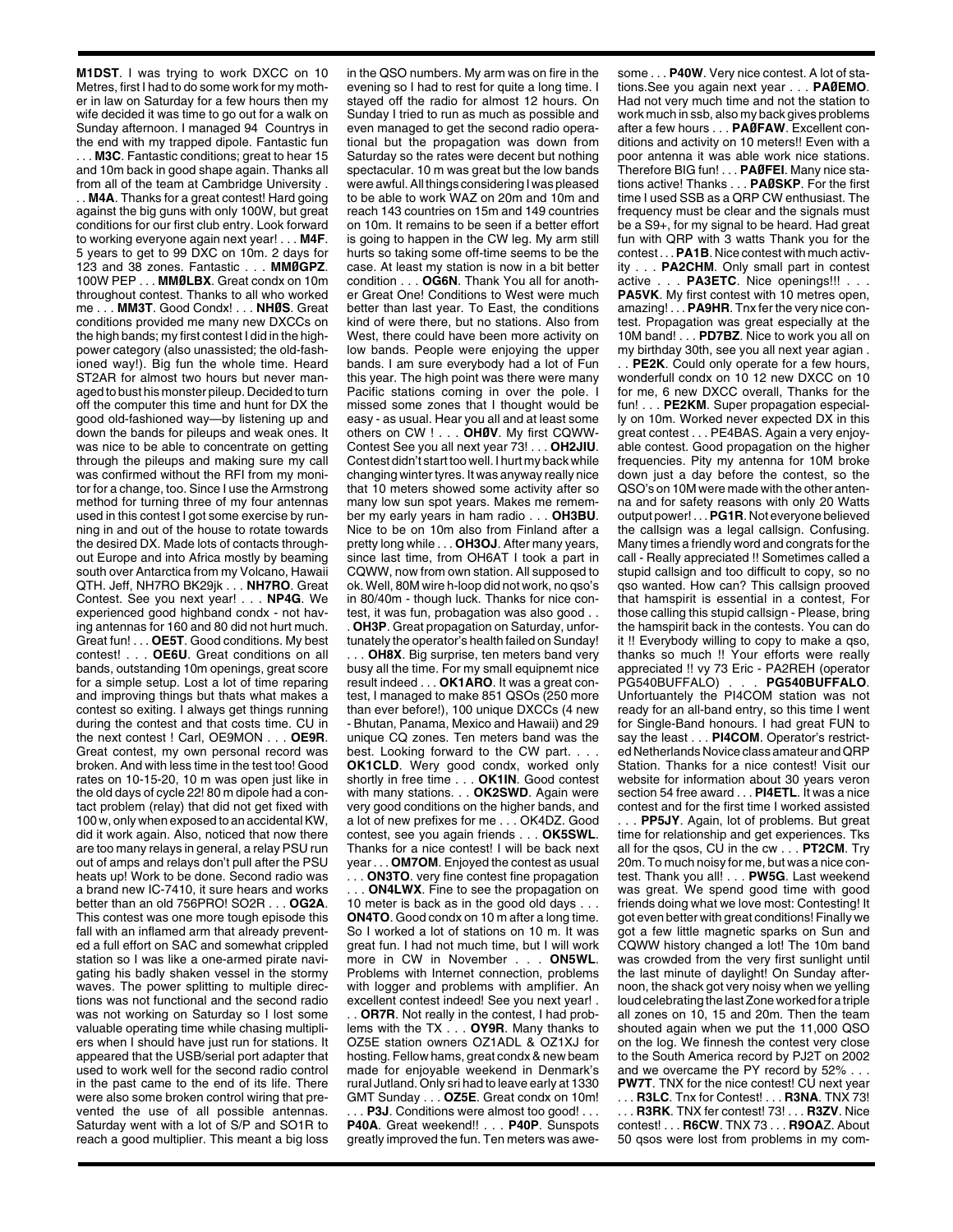puter, sorry . . . **R9QQ**. Yes - my call is RA/KE5JA, and yes it is confusing because there is no number after the 'RA', but this is exactly what I was assigned. And, I am in Asiatic Russia Zone 19 and not what your contest software says. Excellent conditions on 10 and 15! Happy with my score as I only have a dipole and had to run barefoot on 20/40/80 . . . **RA/KE5JA**. Thank you for the very nice contest. The best propagation on 15M. I used TRCVR FT-890 power is 30 watts and magnetic loop antenna on the balcony. All the best from Russia and see you in the next contests. 73! . . . **RA3XEV**. Good contest . . . **RK4HYT**. No that big score happens without the technical support of Eugene, OH5DA/RK3AD. **RL3A**. Nice contest. Thanks! . . . **RL3QCQ**. Nice contest! :) . . . **RT3M**. A lot of techincal problems during first day on 15 and 10 mtrs.Really was pity, because it was the best condx in CQ WW SSB last 20 years . . . **RU1A**. Thank you for the contest! . . . **RU3FN**. Cool contest! . . . **RU4FA**. Good contest! See you in the next year! . . . **RV3LO**. Thank you for the contest . . . RW3SZ. Started out with no plan, just wanted to operate . . . **RZ3DOT**. Good contest . . . **RZ4HC**. Great contest! Good activity! Nice propogation! . . . **RZ9OW**. Fun, fun fun on 10m band, using a FT950 and a FB33, tri bander at 20m tower. Many new DXCC and new personal record! Thanks all de SE5S . . . **SE5S**. YL operator . . . **SI3A**. Great condx on 15 and 10 m! . . . **SI5Y**. FB! . . . **SI6E**. Fantastic condx on 28 MHz, but also very good on 21 and 14. Great fun with nice DX stations everywhere. Maybe TOO good condx as it seemed like ALL hams in the world were calling in the neverending pile-ups. I worked almost all 40 zones - not bad! . . . **SJ6A**. SN8G my special callhome call SQ8GBG . . . **SN8G**. Most impressive QSO I had with E2E calling more than 40 minutes, finally guy responded with " You are whispering in the silence". That's a beauty of QRP ! . . . **SP5DDJ**. First participation. First test of my new Windom antenna . . . **SP6AHL**. of my new Windom antenna. Operator home call KC2NLM Currently deployed in support of OEF . . . **T6RS**. TNX DE TA3YE & TA3GO . . . **TC3EC**. What a great fun. I used Friday to raise my 15m portable pole for 40m and 80m dipoles, but the 10m, 15m and 20m cross-dipoles were ready since last year. Then the fun started, all bands alive. Contacts to mention are B3C (China), KH7X (Hawaii), 6V7Q (Senegal), 4K4K (Azerbijan), EY8MM (Tajikistan) and A65BP (UAE) Sunday morning early the 15m pole broke in the turbulent wind and no more 80m nor 40m, but the upper bands were great. Thanks for organizing this great contest . . . **TF3AM**. Fun contest! . . . **TF3W**. Had a great time. Ten showed a bit of life but still big room for improvement, e.g. no JA's. Being able to transmit to many Rhombics while selecting others for reception is a big plus. The performance of the station was excellent apart from a 40 min. electricity outage due to a fault at the power company. Thor's station keeps improving year by year. Due to poor conditions in the past few years there has not been much activity from the station on ten meters. We now have proof that the Rhombics do a great job on that band as well . . . **TF4X**. Saturday was terrible only 300 QSO's Sunday was better 1200 QSO's Did spend within 24 hours in the contest this time. Nice supprice when JT becouse i did not hear any JA's Where was LA? did not get one in my log :( . . . **TF8GX**. Enjoyed working Japan on 10 meters. Everything worked and having two tribanders instead of one was a big help. All this from a city lot with wires running across the street to the light pole . . . **TO5A**. It was good experience to take part in CQ WW from another part of the world. We tried to do our best from FO/M :) . .

. **TX5A**. Tnx all fer Contest . . . **UAØAKY**. Thanks for a nice time! . . . **UAØW**. First tried to use a second radio. It was not easy for me. But the final result is increased significantly. Thanks heavens for good propagation on 28 MHz and N1MM for his software . . . **UA1OMS**. ua1ork@rambler.ru . . . UA1ORK. Tnx for nice contest . . . UA3YAA. To all Contesters TNX and 73! . . . **UA4PN**. ALL OK! 5 band yagi . . .

**UA7G**. Many old friends in my log ! Great fun! . . . **UA9MA**. Excellent conditions for the contest! Goal I set, to make the result more records its 18 zones was made. In 2011, for the first time in 18 zone and for the first time in his country Asiatic Russia on one band of was make more than 3000 QSO! . . . **UI9I**. Thanks for the nice contest . . . **UN1F**. Best wishes from Kazakhstan! . . . **UN2E**. FB TEST . . . **UN7CN**. TKS for Contest . . . **UR5EFL**. Good Contest, 73! . . . **US5ISV**. TNX GOOD CONTEST! . . . **UT4EK**. 160m antenna was eaten by the hairy crazy ants . . . **V26B**. 10 and 15 Meters = WOW . . . **V47JA**. First heavy duty contest down with my remote base. Worked perfectly for the short amount of time I could committ to the contest .

. . **VA3MW**. K2, 5w, verticals and wires. Great condx for QRP! . . . **VA3RKM**. Excellent contest this year. My highest score ever! . . . **VA3RNJ**. Thank you for the great Contest! All QSO with wire antenna on the balcony! . **VA3TTU**. Open bands, finally! . . . **VA3ZWT**. It was good to be back after being away from contesting for five years, even if it was for a limited time . . . **VA4HZ**. Good year for propagation

. . . **VA6UK**. Like everyone else I have talked to, I was thrilled with the conditions. Operating from the easdtern side of the country has its advantages. Can't wait until next year . . . **VC3R**. Great contest, as usual. However, this was cut short my a rain and wind storm which caused a loss of power for 24 hours starting about 1600Z on sunday . . . **VE1JS**. Great conditions, great contest . . . **VE1SQ**. Wow that was fun, almost doubled my score from last year, with 3hrs less operating time. 10m was fantastic with openings to JA and pacific (Guam and Northern Marianas). I have not experienced conditions this good! . . . **VE1ZA**. First contest participation for the revived Concordia University ARC . . . **VE2CUA**. Wow! What more can be said, the bands really opened up. This was a year of firsts for our VE2DXY team. A rising solar flux and low band noise gave us a 10M band that came alive for the first time in years. No equipment failures and even the weather in northern Canada cooperated with no precepitation. This year we added a beam for the high bands, two inverted L verticals for 80M and 160M, a 4-square listening antenna on 40M and the new Elecraft KPA500 solid state amp. This allowed us to reach an all time new score of our zone 2 dx'pedition. Thanks to everyone who worked us in the contest . . . **VE2DXY**. Great contest great propagation . . . **VE2EZD**. Thanks. Great experience.CU next year...73 . . . **VE2KY**. What a great contest again this year, we more than doubled our score from last year

and had a lot of fun with the better band conditions especially on 10m. Running M2 was a lot of fun but made us decide whether to run 10, 15 or 20 at the same time, what a tough decision eh! Most of the operators only gave a part time effort but did very well operating when

they could. Great contest, lots of fun working all that DX, thanks to all the operators for being there and the ones that worked us, hope to see you in the next one. 73 Rick VE3BK . . . **VE3DC**. Used my TS-940 and self designed Mobile Screw Driver Antenna , which again this year performed wonderfully under the poor band and WX conditions.Hoping to place 1st again for the 4th year in a row in the CQWW 2011 Contest. . . . **VE3EDY**. 6 years ago, when I came back to this great hobby after 25+ years of a "hiatus", I resolved to keep learning and improving. Every CQWW contest since has been my "personal best"; this year is no different. (Well, CQWW CW is still to come...) And despite the very high cost in time and effort of making "rare" multipliers with my lowly set-up. However, I see a serious (unsurmountable?) problem ahead: will the trend continue when the solar cycle is past its peak? Hopefully, by that time I will have some decent antennas in place and will not be startled by compliments like AD1C's and K9ZVZ's of being 59+ when I was running on 10 meters: the problem being that my hexbeam was pointing to Europe at the time . . . **VE3FDT**. So many stations, so little time !! . . . **VE3FTM**. Another Great CQ WW contest. I usually don't work SSB contests but conditions where so good on 10 meters that I just jumped in late on Saturday morning and worked 10 on and off for the rest of the day and again on Sunday. QRP was working well, the BIG signal stations where relatively easy with few repeats but still much patience to wait out the bigger pile-ups. The not so BIG signal stations required many repeats and even more patience to wait out the pile ups and occasional QSB . . . **VE3GTC**. It was great to see wall-to-wall QRM on 10m . . . **VE3IQ**. Having 200+ an hour runs into EU, great.Having T6RH call me during one of the runs: PRICELESS . . . **VE3KKB**. 10 metres was like picking fruit off a tree. Great Condx . . . **VE3LC**. Great band conditions, reminds me of band conditions in early 80's . . . **VE3OTL**. First time I used my afterburners (1KW) in a contest, nice . . . **VE3OX**. Thanks to CQ, organizers, participants, and Ol' Sol for a great weekend! . . **VE4KZ**. I can't wait for the CW contest. I will operate my club station QRP. I just decided to make a few contact this weekend . . . **VE5AE**. A couple of hours to chase some DX and make a few calls . . . **VE5CPU**. Good conditions (for a nice change!) . . . **VE6LB**. A casual effort which began with no intention to submit a score, but after the first night, because 80 and 160 were so poor, I decided to play on 40m only. About 13 hrs total air time. 40m was not great with rather poor EU long path signals at my morning, and fewer Asia than I would expect. I did have fun, and thank everyone who called me . . . **VE6WZ**. Best 10 metre showing ever and a personal best score. Maybe Cycle 24 will show us great condx after all! . . . **VE6ZC**. 10 Meters in a word "WOW" . . . **VE7ABC**. I had a lot of fun participating in this Contest 10 was open to many DX Countries for many hours of this Contest. I used a couple oldie Classic radios FT-757GX & the Venerable old IC-751A both still great radios that were introduced in the 80's. 100 Watts can be sometimes a Challenge as you can hear em but not work em

. . . **VE7BGP**. VE7FO's newbies Spook The Bands VE7IO and VE7FO have undertaken an HF Operator training program for our club. We had 10 newbies signed up for this but only 8 could make it. Each op received a thorough briefing on the S&P and Run protocols while listening to stations running. After a couple of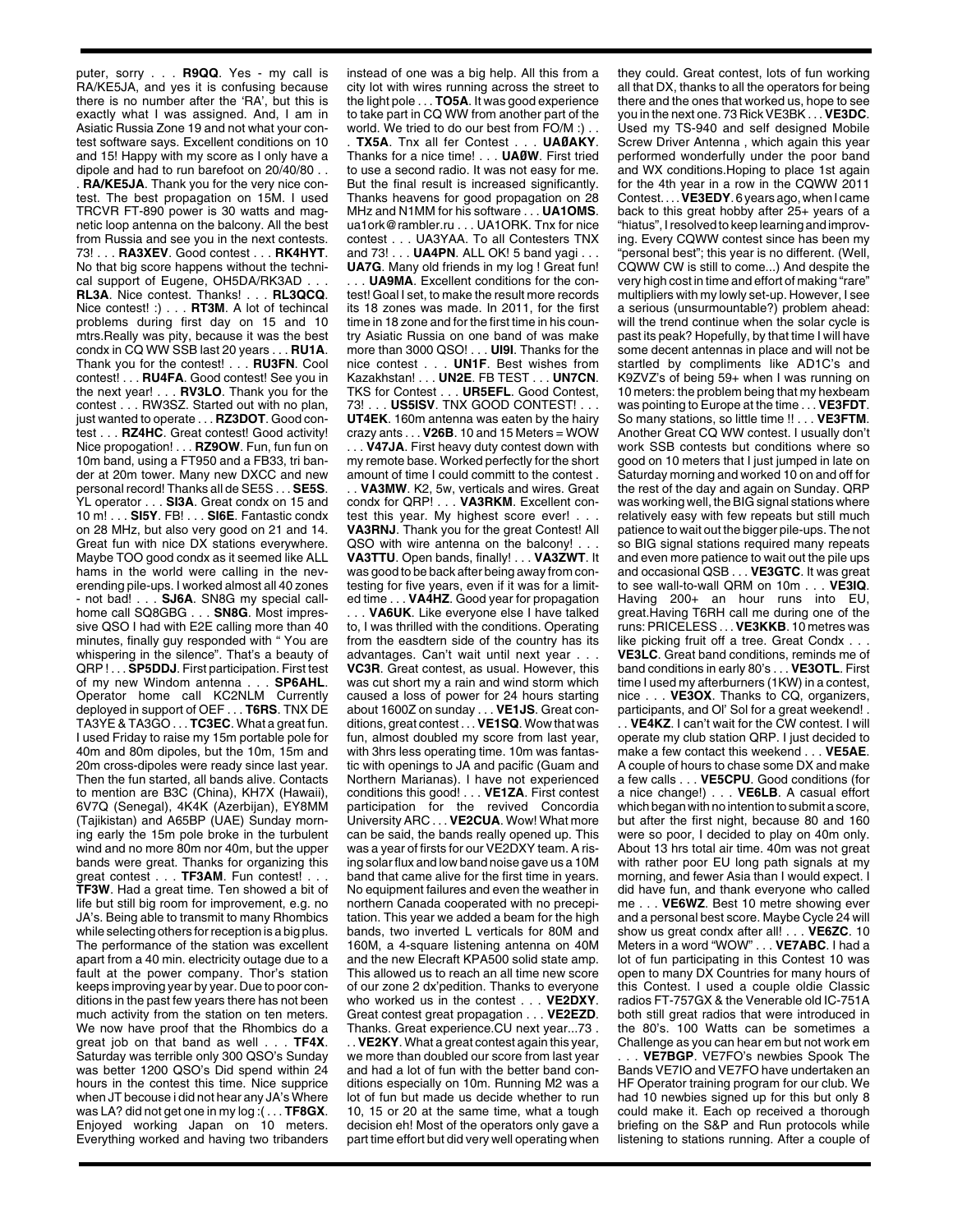demo Qs by the mentor they dove in. Some even gained enough confidence after a while to start running. Altogether they worked 73 distinct countries in all Continents. Now I have to explain to them that 10m isn't always as good as this . . . **VE7IO**. Great conditions for me, managed to work some new countries and was also my first experience operating on 10 meters with the band being open. Highlights for me was working Mongolia and Israel, with 100W and a g5rv up in the trees; all I can say is wow! . . . **VE7RSV**. First contest, many lessons learned. Many Japanese and Russian QSLs, thanks guys! And special thanks to everyone who made the event happen . . . **VE7TVH**. The bands were wide open, had a lot of fun and see you next year!!!! 73 . . . **VE8GER**. VI6 is special prefix for CHOGM 2011, regular call is VK6CR . . . **VI6CR**. Loving the return of ten meters! Is it 1958 again? Thanks to all the great ops. I enjoyed every QSO! . . . **VK3TDX**. Part time effort but great to have the bands in good shape. Too much noise in the city for a decent score . . . **VK3TZ**. Thanks Again for a great Contest this year, The propagation was wide open here in southeast VK4. My new TXCVR Performance was great, Really good DSP on QRM . . . **VK4ATH**. Always a great contest But when 15 meters comes to life watch out! With 100 watt rig and stealth vertical wire antennas from temporary QTH Almost DXCC in a weekend (97) added some new ones and had lots of fun Special thanks to all those who took time to get me in their log Hard to wait till next year to see what that brings 73 . . . **VK4BL**. Magnificent conditions on 10 Meters. Amazing Long Band Openings Until After My Midnight. Cycle 24 Is Full Of Surprises. Lost Operating Time Due To Severe Storms . . . **VK4EJ**. Actual TX Power: Using 40m &10m vertical antennas My first CQWW . . . **VK4FATT**. Awesome to exchange with C5A long path on 10 meters with my Hexbeam. In the log are ST2AR, TS2A, TX5A. See you in 2012 . . . **VK4HG**. Great to finally see 10M open again so well, what a buzz! . . . **VK6DU**. Great to be back on HF again. I was portable at Mount Barker Hill and Mount Barker Community College. Very difficult to be heard when stations don't listen . . . **VK6WX**. Only operated a short while due to a couple of severe thunderstorms plus had to assist the xyl with her wishes . . . **VK8HPB**. Great conditions on 10 meters. Have not seen it this good in 10 years. We had a lot of fun . . . **VP5DX**. Awesome conditions on 10 and 15m, its great to see the sunspots back . . . **VP9I**. Johnny VR2XMC and Dave VO1AU teamed up on Lamma Island in Hong Kong. Using 500w and a very small antenna from a beachfront hotel, they made a small score, but had fun . . . **VR2XMC**. A parttime effort on the WW Phone Contest after many years. Spent all the time I had on 10 meters in S&P. Great propagation! Thanks for the contest! . . . **VU2LBW**. Wow! Incredible propagation conditions mostly on 10m with 200 plus QSOs! No new one but did the DXCC in a weekend. Good Luck to all! . . . **WP3GW**. Nice propagation on 10 meter band. I enjoyed very much the little time I was on the contest. Only I was "search and pound" all the long contest and I met gud stations . . . **XE1AY**. Super conditions on 10 meter band, no more dead band anymore. Worked too much pileups, thanks for calling me! My wife and daughters had an important role here and must thank them for their support. See you next year !! . . . **XE1EE**. This was an Open House participation with new and experienced operators . . . **XE1RCS**.

Superb Condx! Almost ten fold improvement over last year score . . . **XE2B**. Just a bit of operation to enjoy some time off . . . **XE2RV**. Excelent propagation, nice openings to Europe and South Pacific, 10m band was awesome. Really I was enjoyed the contest. It was my best score and my best contest!! With only 100w I was made almost 2000 qso's. See you in next contest and thanks for qsos . . . **XE3N**. Great contest! Pity I fell asleep at the end of the contest. Missed at least 150 contacts. Conditions were great and I really enjoyed working caribean mults through EU wall. Worked almost 170 BY stations, 500 US, 650 JA and 1500 Europeans. Michal OM2DX / XV9DX

**XV9DX**. Success for CQ WW DX Contest 2011 . . . **YB3XM.** Tnx fer contest! . . . YL2BJ. Thanks for all good propagation . . . **YO2LAN**. Tnx for nice contest . . . **YO2LIM**. Wonderful contest,very nice propagation,73! . . . **YO2MHJ**. 73! Best DX . . . **YO4AUP**. I'm glad for this contacts on ten meters! 73s! . . . **YO4BXX**. Thanks for very nice contest. Very good propagation ! All the best! . . . **YO4FKO**. 0 meters was vy nice ! .. **YO4SI**. Difficult contest for my age (75) but I hope meet you in 2012 with better antennas. 73 to all ! . . . **YO4US**. Not contest, just hunting for new ones . . . **YO6DDF**. Nice fun. YU7BB had not been in Multi team almost 30 yrs. Nenad Hinic (has no call yet) take mike for the first time. Thanks for all who gave us points. 73 Nesa YU2M . . . **YT7W**. Very hard. No 160 meter band opening to USA!. . . **YV5IAL**. Low profile operation with wire and vertical antennas. Happy to give out the ZA multiplier though . . . **ZA2ØQA**. Managed to get a few hours in instead of picking olives. Thanks to all concerned in running the contest . . . **ZC4LI.** Great to be able to enjoy the runs on 10m! Had fun and looking forward to the next one already! .

. . **ZL1YE**. Only worked on and off as I was on call over the week . . . **ZL2U**. Another fun filled weekend?? First I thought I had blown up my rig at the start then the 15m yagi seemed to be not working properly! Anyway I struggled along with just an 80m long centre fed long wire which seemed to work quite well in most directions (except for Europe!). Next month I hope to be better prepared and this time I will use the N1MM logging program that I recently discovered on the web (it seems awesome but I have to get to learn to use it first). Nice to see Ten open again really well. Am building a 5 el yagi for next month and hope to have it up and running . . . **ZS2NF**. Extreme QRM and QRN levels made it very difficult! . . . **ZS6TQ**.

## **USA**

Saturday evening the Northeast was undergoing an unusually early snow storm which caused intermittent power outages due to falling trees and limbs from the very heavy wet snow and winds. I had to re-boot the computer and linear at least a dozen times. Finally at 0720 UTC Sat the power went out for good, and that was the end of CQWW for me. Four days later, we are still without commercial power. Snow static and problems with antenna loading caused further aggravation, but it was CQWW . . . **AA1BU**. My first 10m DX! . . . **AA1I**. Worked at W6UE Club station . . . **AA3ZE**. It is great to have the solar cycle moving up. 10 Meters was really great! . . . **AA6K**. Knew time would be limited due to having a cold, a VE session, and Connecticut SET interfering. Hadn't planned on Mother Nature and the local utility adding in a 170 hour-long power outage as an extra complication . . . **AB1OD**. Felt more like

Field Day due to power fluctuations. I ran the entire contest with an emergency generator vice mains. GREAT contest! . . . **AB7ZU**. Great band conditions. It was wonderful to see 10 open again. The SteppIR's instant reverse sure was handy switching between the Far East and South America. Great contest as usual ... **AC9S**. It took me about three years to work DXCC on 10 meters from Colorado. In the CQWW, I did it in one weekend! . . . **AD1C**. Ten meters on Sunday was smoking hot, DX from every direction could be heard. It is very gratifying that 10 Meters is coming back. The new hams have a treat in store for them if they get off of VHF FM and into HF! . . . **AD6KA**. Thank you for another interesting contest. Band conditions are improving. Hope to be back next year . . . **AD7UP**. Great contest, yielding some new entities and band entities! Sunspots were great, as were 10 and 15 meters . . . **AG6AN**. Casual contesting using a TS-940S and a FT-897. Barefoot power. Antennas were a Mosley TA-33 jr. and a homemade 40-80m folded dipole . . . **AJ4IR**. 10 Meters and 15 Meters were a hole lot of FUN!! I just believe it was so good . . . **AK5DX**. One contact to test radio, can hardly wait till I can work a full contest . . . **KØBRG**. This WW SSB 2011 effort was in honor of N8AJN (Jack), who unexpectedly became an SK not long before the show. KDØKJL (Gary) generously stepped in for a good part of the weekend. Simply amazing 10m conditions. Wow! As always, thank you for each and every QSO, and see you in 2012. 73! . . . **KØGEO**. Great conditions. I worked more countries than I dreamed I would ever work on a SSB contest . . . **KØMD**. Had lots of fun and worked several new countries including Ascension Island and Ceuta and Melilla & Gambia . . . **KØPFZ**. Great conditions, great DX, what more could you ask for! . . . **KØRJW**. My first CQ WW in decades and was 10m ever a BLAST! However I lost 2 QSOs on N1MM logger around 2200z Oct 29, apologies if that affected your score . . . **KØVH**. Operation from the Maine woods . . . **K1EO**. The contest ended for me at 0243UTC on 30 October, when the electricity went off, not to return for 3 days (and we were lucky!) . . . **K1HT**. Ran single band QRP on 160 Meters with an Off Center Fed Windom @35 feet. If you want a challenge try it sometime. Had a blast but sometimes frustrating. Will pick a different band next time . . . **K1HTJ**. Lost power during Connecticut's "Arborgeddon" Saturday afternoon. Got back on for a while Sunday afternoon with FT-817/battery . . . **K1ZZ**. Year #20, nice to see 10m back. Nephews wedding precluded more operating time . . . **K2CS**. SD was great and the bands were open . . . **K2FJ**. Conditions fantastic on 10 meters, as good as the peak of the last cycle. Solid DX stations from 28.3 to above 29.0 MHz! . . . **K2MFY**. What great timing! Since I'm antenna-challenged at my present QTH, and not wishing to impinge on my son and his family any more than necessary, I decided to pick up a 10M monobander, a telescoping mast, and set things up so that I can just raise it by myself at his place a few days before each contest. Aside from nearly having the thing crash down on me before I could tie off the guy ropes, it all worked as planned. Of course, what I couldn't plan for were those awesome conditions on my one and only band. Even running LP, I managed to run 'em pretty well, finding that the wide open spaces gave me plenty of room to find a quiet spot. Sometimes that even meant going above 29.000! But those EUs kept finding me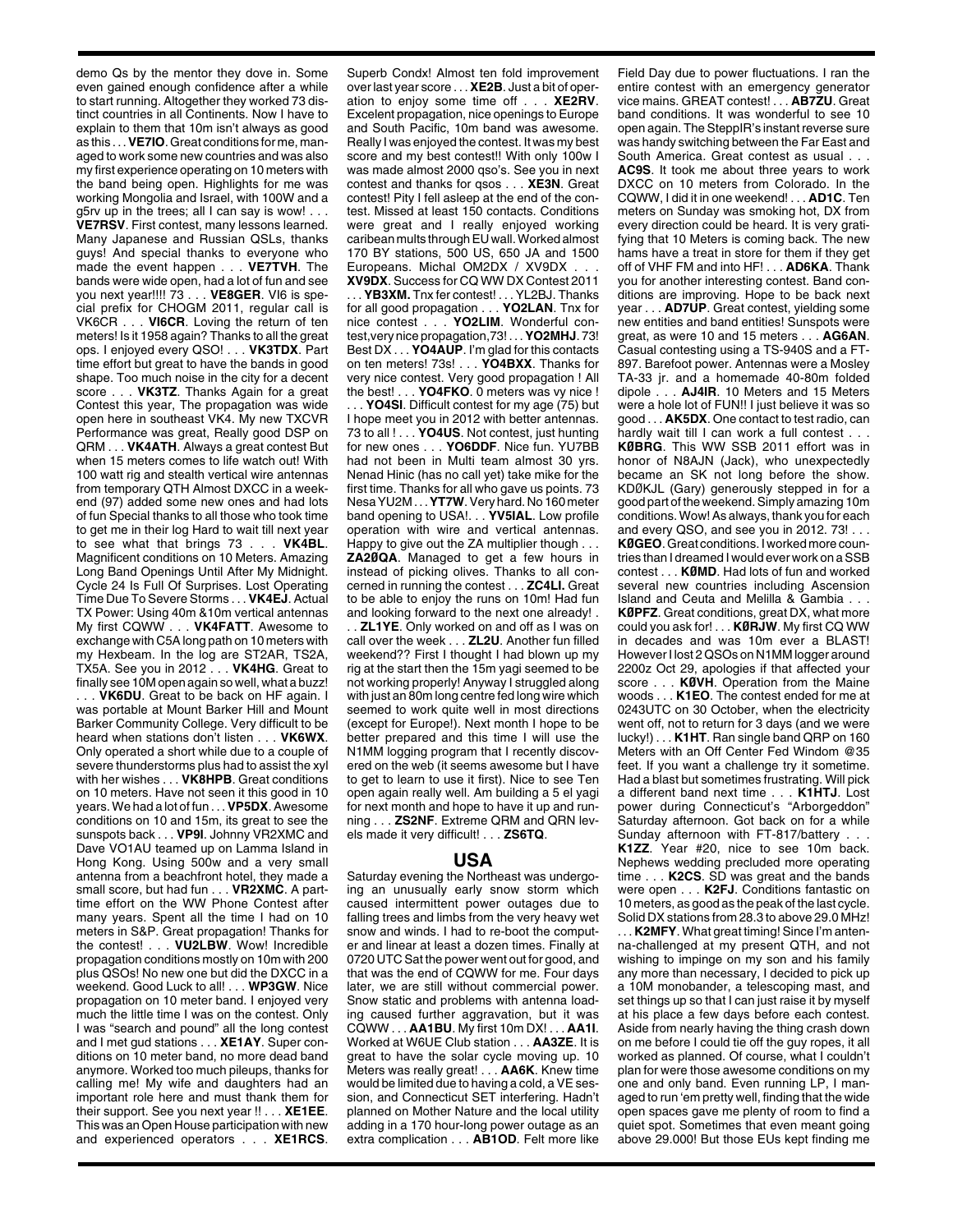way up there, so the rate meter stayed up pretty well. I was nursing a cold throughout the weekend, and when an SP station wished me luck with it, I realized that my earlier recorded CQ message must have sounded like it was from a different station, what with my gravelly voice coming back. But I didn't have time to worry about how I was feeling, there were EUs to run and mults to find. K2PS in DC . . . **K2PS**. Part time around other activities. First time HP at K3AU . . . **K3AU**. Great Test, lotsa fun! . . . **K3CWF**. 10 Meters was in nice shape. Good to see the activity on 10 . . . **K3FS**. 10m was a blast! . . . **K3NK**. Repaired 160m 97-ft retractable vertical just before contest, but 160m was a no show! . . . **K3TC**. Band conditions on 160m were not favorable for QRP . . . **K3TW**. The contest was completely dictated by the propagation on 10 meters but it was great to hear the other bands open too. The low bands were a struggle and I had a very hard time working the "easy" ones on 80 meters. One-hundred and sixty meters was even harder, but I cannot complain too much considering that twenty meters opened to Europe around 5AM local and 15 meters closed to East/Southeast Asia at 10PM. Ten meters provided by far the best bang and the only regret that I have is that I did not run enough. The rates were great when I did run and I hit over 160 QSO's/hour for over an hour. What a blast! Overall it is absolutely awesome to finally have the bands back . . . **K3XC**. Best band conditions that I have seen on 10 &15 Mtrs for decades!! . . . **K4DMH**. E-MAIL: ackweb@windstream.net . . . K4FS. My first contest! Had a blast, but only got to spend about 3 hours on<br>the radio on Sunday . . . K4IDK. Great band the radio on Sunday. conditions . . . **K4KAY**. Only a few hours for me, but I had a ball! . . . **K4ML**. Enjoyed the contest. Hope to make more contacts next year! . . . **K4NAB**. Great contest. Can't believe how busy 10M was! . . . **K4TOJ**. Wow!!! Welcome back 10 Meters. You served us well K5LAD. All the bands in great shape. Lots of fun this year! . . . **K5MV**. No continental Europe heard the first night. Second night Europe did come through although with marginal signals for the most part. But, never heard a Scandinavian and heard from the UK only GM2T very briefly. Many Caribbean and Central American expeditions not heard – guess they were too busy on the higher bands. So, I operated a lot fewer hours than in the past . . . **K5RX**. Fun to have all bands open! Had 3 hours over 200 QSOs! . . . **K5ZD**. What fun! Great conditions on 10M . . . **K6JAT**. THANK YOU all! Putting on such a huge annual contest is hard work, complicated, non-trivial, and (I'll bet) not always fun. But it gives so many of us a great deal of pleasure and satisfaction, and it is a tangible way to demonstrate how interconnected this little planet of ours is, eh? So please accept this novice little-pistol operator's great appreciation for all of your efforts. **K6MLF**. My first operation from new home in NC. 35 watts to homebrew Buddipole in 2ndstory bedroom just to check out this QTH. Fun after being QRT since Field Day! . . . **K6RM**. Some really great DX this contest & good band conditions . . . **K6ST**. Too bad about the band conditions/noise. The bands were pretty good the week prior to the contest. Had to work a lot harder to pull out the info. A big thanks to all the participants for being patient and polite in this great Radio Sport contest . . . **K6TUJ**. 10 Meters was a blast, made DXCC again, which is super thanks to all for some good DX again. This was fun . . . **K7ABV**. Great to see 10 and 15 meters wide open. First contest in many years without HC8 in the log . . . **K7ACZ**. First time on 10 meters! I Love this hobby! . . **K7DNH**. Was sure nice to have 10 and 15M open all weekend . . . **K7JAN**. First time on CQWW. What fun. 73! . . . **K7JKM**. WOW! What A Contest! Huge Activity, Lots of RARE DX and Some of the best conditions in years! Boy am I glad I finished the 10 and 15 Meter yagi's in time. The old tribander at 23' would have been sorely lacking! Worked DXCC on 3 bands! Almost had 3 band WAZ as well. My best score EVER in CQ WW SSB! . . . **K8AZ**. Had a great time. This is my first CQWWDX and won't be my last . . . **K8DRT**. What a great time! C5A takes the cake for the best operation. 10 meters was a treat. Nice to be called by C91, ST2, 5Z4 and 5R8. On to CW! . . . **K8GL**. Enjoyed 75M DX but handed out a few contacts on other bands and not for credit. Despite broken 'beam' conditions were GREAT . . . **K9IDQ**. My first international contest. Great Fun!! . . . **K9JCS**. Glad to see 10 meters open again. Hope it keeps up . . . **K9JE**. Only on a couple hours, DARN!! TEN was HOT!! . . . **K9WN**. Tons of fun. My rebuilt TL922A even worked on 10M. Bigger antenna next time . . . **K9ZU**. Great to have 10 meters open, lots of fun . . . **KA4OTB**. First time submitting - fun time . . . **KA8HDE**. This is my very first contest. I enjoyed the contest but the wife was wondering when I would be done! . . . **KBØVVD**. Totally enjoyed the contest, 10 meters wow! . . . **KB1NHV**. Working over 100 countries (230 country-band combos) was very cool for this modest station contest newby . . . **KB4CP**. Had lots of fun with this contest . . . **KB5JC**. Great contest - can't believe 10M . . . **KB8KE**. Tu all fb cqww ssb agn de yr es 73 . . . **KB9YGD**. Great Contest, lots of activity on 10 meters . . . **KC2HRG**. Terrific band openings on 10m! Worked into Hawaii for the first time!. Great time for the "Small Guns"! Hopefully the new Technicians will take advantage . . . **KC2JRQ**. Band conditions on Saturday began as not that good, given current outstanding contions generally. In New Jersey, we had a freak snowstorm that dumped a foot of snow Saturday afternoon and evening, causing havoc between my wire antennas and amplifier. We had substantial damage in the area - power outages, road closures and a state of emergency. Compounding that, on Sunday, my logging program logged 42 15 meters QSOs erroneously on 80 meters (my boneheaded mistake for not assuring that it was communicating with the transceiver properly) so I had to estimate the frequencies those QSOs actually occured on. All in all, this was a challenging contest. Conditions on Sunday were exceptional. I operated search-andpounce exclusively. My thanks to those hams that reported me as a "dupe" on 15 meters they were of course correct and that should have alerted me to a logging problem sooner than I discovered. Lesson learned: make sure logging program is recording frequencies correctly between operating sessions. Thanks also to all hams who participated - what a great group and congratulations to you all for your dedication to operating excellence! **KC2LST**. Best 10M condx ever . . . **KC4GL**. Aye Capt'n! There be sunspots! Best condx during CQWW for years. My first time over 1 million points. During the morning opening on 10m, solid from 28300 to past 29000 with EU/AF! Rare from here on the Left Coast. 15m, 20m, and 40m were packed wall to wall. I can

only hope CQWW CW will be as good . . . **KC6X**. Maxmum of 100 watts was used. First time operating in this contest and had a lot of fun! . . . **KC6ZBE**. Lots of fun and new countries . . . **KC8ZKI**. My first time since upgraded. Had a lot of fun . . . **KC9UJS**. Single operator limited time on air . . . KD2JA. Six inches of wet snow, power glitches, wire antennas - lotsa fun! . . . **KD3HN**. Great to have excellent participation from zone 2 on 40 meters! Thanks to VE2DXY, VO2NS, and VE2IM. What happened to zone 10? Did not hear any activity . . . **KD4RH**. NEED MORE SPOTS!! Mostly "search and pounce" type operations. Never got an answer trying CQ/run..To much noise on 80/160! Next year will be better! . . . **KD7DCR**. Could'nt play much this year darn flu . . . **KD8HHG**. Put up an EX-14 yagi on an AB-621 mast normally used for Field Day and had a blast using a beam for the first time in a long time in a contest. Set a goal of 1000 Qs, but reached that then decided to keep going to top 2 Million score. Focused on 10-15-20 since I had the beam. I missed the bobtail curtain on 40 though (had to take it down to put the beam up) . . . **KE4UW**. Very first contest I like it . . . **KE5ZCF**. Had lots of fun on 10 meters . . . **KE6GFI**. Tried over an hour for Qatar, A73A, but later got Andorra,C37A for a New One. Maybe more New Ones in the CWWWDX . . . **KE9EX**. Freak snowstorm detuned my antennas, then power out 18 hrs, then cable/internet out 6 more hrs, but 10 meters is back! . . . **KF2O**. First licensed in November of 2010 . . . **KF5IXE**. Unbelievable opening on 10 meters . . . **KF7CG**. 1st contest, great fun, will be back . . . **KF7DTQ**. Started out as a simple chase for WAZ on 10m now that it is back. Had much fun, and almost made it! . . . **KF7E.** Great as always, thanks to all for acti-

vating those rare ones! . . . **KF9FR**. Hiding out on 40 while the ether roars on 10 . . . **KI6JJW**. Hope 10M is as hot next year . . . **KI7DG**. Great conditions to Japan from USA west coast . . . **KI7N**. New at Contesting. Thanks it was fun . . . **KJ6PVA**. Well, all was going according to plan until that freak snowstorm. 80m loop is down, 80m dipole is limping, but being out of power for the last 24 hours of the contest really put a crimp in my participation. Next year. 73. **KK1X**. I am a 12-year-old Rookie . . . **KK4CLY**. Bands wide open, 10M was a blast! . . . **KK4KW**. Lots of fun! Search and Pounce still works!! . . . **KK4RV**. What fun! . . . **KM5TY**. About 27 hours total operating time. Best we could do.

**KO4DI**. Had fun with 10, 15 & 20. But 40 & 80? . . . **KQ6X**. Lost power at 2220Z. Great condx while I had AC power . . . **KR2Q**. In and out the shack as I had visitors but had fun . . . K**R5DX**. Great 10 openings . . . **KS4YX**. Just a little over 8 hours to spend to provide some contacts and gain points for our club . . . **KT4Q**. This is the first time I entered the CQ WW SSB contest! What a blast at the peak of the cycle! . . . **NØLD**. Wow, 10 meters is back and fun! Did not even use the amp on 10 meters. Everyone had room to spead out all the way up on the band . . . **NØODK**. Very little time to participate, but it was great to see 10 meters open . . . **NØSO**. 10 is open! 10 is open! 10 is open! -) . . . **NØZC**. Radio computer died one week earler. Scrambled to put up club's laptop and configure it for my radio. Then a freek snowstorm took out my power for the weekend and most of the next week. Fate did not want me to operate this contest! . . . **N1API**. Lost power due to storm. First BIG contest . . . **N1BMX**. Oh those sunspots! Best ever score . . . **N1DG**. First contest filed in a year or two. Glad now DX is more the norm!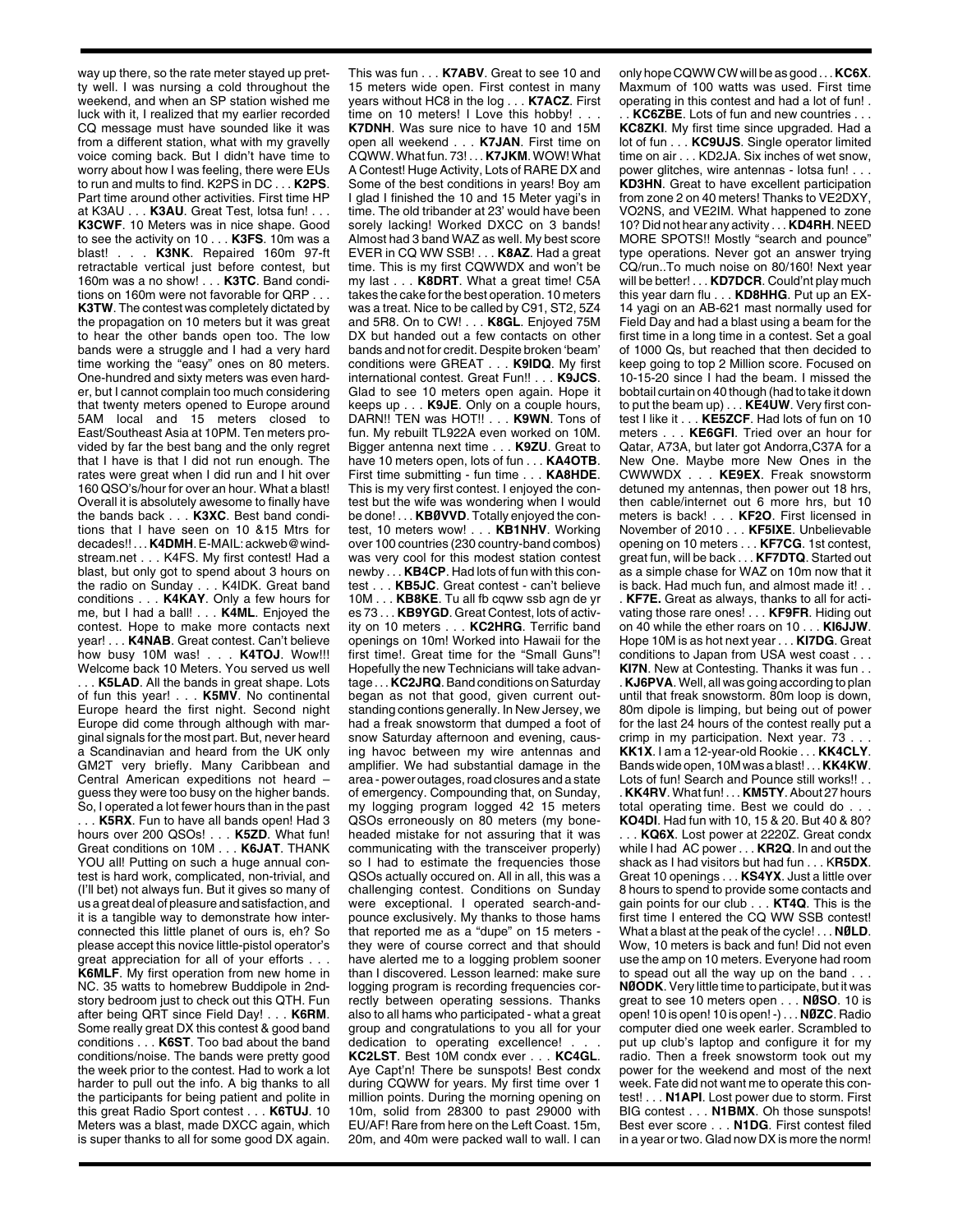Contest experience fb!Improvement. Looking ahead to more contest joy this cycle . . . **N1DS**. 4TH CQWW DX Contest SSB . . . **N1NN**. Fantastic Conditions, finally. 10M was a bottomless pit of Qs, at times almost overwhelming . . . **N1UR**. Great propagation, however weather conditions here in New England were not good with high winds and a blizzard that caused a lot of power outages . . . **N1VVV**. Operated entirely from the mobile (parked)on 10m at 100w with a hamstick. Very small effort but still lots of fun. Highlights were breaking the pileup for ZD8O and working zones 25, 30 and 31 right before the end . . . **N2BEG**. It was great to be working 10 meters again! . . . **N2EIK**. Great contest despite a Nor'easter that came through on Saturday with plenty of snow and wind we did not loose power or antennas. It was a good weekend to be inside and on the radio. I decided on single op assisted, single band operation for ten meters. I did make a number of contacts Friday night on 40, 20 and 15 meters and also on Saturday morning and evening when ten was not open. With winds predicted to reach 60 mph or more Saturday afternoon I kept my 3 element quad at 30 feet for the entire contest. As great as things were it would have been much better to have it at 50 feet. But that was a risk I was not willing to take at the first contest of the season. Also I had no problems with snow static. Some experts claim that is because it is not high enough. The splatter may have made up for the lack of snow static. I started on ten at 12:57 Saturday morning just as the band was opening here and it was go all the time pouncing on packet spots. I tried running once and made about five QSO's before someone moved in on top of my 100 watts. I decided I would be a "packet pouncer" for the rest of the contest figuring I would wast les time that way trying to establish run frequencies. Fortunately my mouse hand made it through without injury. I also did not bother to load the voice keyer with the contest exchanges. My voice lasted but my wife did accuse me of yelling at the radio. She pointed out correctly that would not have been good in a multi operation. In 40 plus years of marriage she has learned more than I realized about the contest addiction. In all I had six hours with rates above 40/hour and two above 60/hour. It's not running but I probably had more mults than were I running. When I threw in the tower at 2243 Sunday night I had a total of 800 QSO's with 588 of them on ten meters and some 124 countries and 31 zones for 265,050 points for ten meters. It has been a long time since I had 124 countries on ten meters in any contest. In fact I am not sure that I have ever had that many. While I did not set any record I believe that I did manage to increase my numbers for the DXCC Challenge. It will take me awhile to figure that out. On Sunday evening I developed the feeling that every male on Guam was a ham. I neve saw so stations from Guam on the air at the same time. Meanwhile thanks to all the great operators in far distant lands who listening for my signal and made it so much fun. Our ears are collective well splattered after this experience. It will be fun to read others summaries and adventures . . . **N2FF**. Mother Nature did a number on the East Coast with an early snow fall. Lost power for Didn't get a lot of operating in due to the freak Halloween snowstorm, but much fun was had. 73 & good luck in the contest! . . . **N2OBY**. This was my first CQ WW SSB DX Contest. I operate an Icom 746, power set at 50 watts, with an IMAX 2000 5/8 wave

antenna at 35ft. My expectations were low, but the 10M band conditions have been open for weeks. I was very happy with my result, approximately 180 contacts, and several countries. The highlight of the contest for me was around 2200 on Sunday night, near the end of the contest. I first worked ZM4T (New Zealand), then KG6DX (Guam), then closed the night with VK4KW (Australia). What fun, only 50 watts and a vertical you can work the world. 73 . . . **N2SLO**. Obviously 10 and 15 were the big story this year, amazing to hear so many signals on 10 after the long dry spell. The CW session should be very interesting indeed! . . . **N2WN**. 1st CQ World Wide . . . **N3EH**. Checklog. Assisted mode was fun . . . **N3IQ**. Lost power during snow storm! . . . **N3NRN**. Power failure & icy antennas made this a bust. Better luck next time . . . **N3RS**. My 10th year doing CQ WW SSB from this QTH with comparable gear. Biggest factors this year: lots more sunspots, BUT my BIC time was limited to 18.3 hr. vs 27.5 hr. last year, and 25 hr. or more '04 thru '09. Reasons: I had hernia surgery 3 weeks before the contest, and Sun. afternoon there was a concert I wanted to attend with my wife. Even with 2/3 as many hours, I found 11 more multipliers than in 2010, most of the extra mults on 15 and 10 m. Got only 560 QSOs vs 773 last year, so my claimed score this year was lower, though I did do better than in 2009 and nearly equalled 2008. Improved conditions best illustrated by my making 83 QSOs in EU on 10 m. vs NONE in EU last year. I didn't do quite as well on the low bands, simply because fatigue required me to quit and go to bed 1.5 to 2 hrs. earlier than in recent years. I always enjoy finding rare mults: this year HZ and ZA on 10 m.; A4, A7, and OX on 15 m.; and BY, HZ, C5, ZD8, and RN1ANC in Antarctica on 20 m. Activity level was excellent, as illustrated by the semirare EUs available: HBØ, C3, and T7 . . . **N3UM**. Great contest once again and good band conditions!! . . . N**3XUD**. Fantastic propagation. Had a great time. It's great to see so many good ops on the bands . . . **N4CR**. For once in a long time, 10 meters was the money band . . . **N4DXI**. WOW! Great band conditions . . . **N4LZ**. WOW! This was really a great weekend for CQWW. Too many nice surprises from all over the world to name. Worked all 40 zones when FR5EW called me on Sunday morning. Hope more of the same for the CW contest . . . **N4PN**. Great Contest!!! One of the best. It was a fantastic DX contest!!! One of the best I have participated in! . . . **N4RWH**. Great to see 10m open; sorry to see 160m not live up to past . . . **N4TZ**. Fantastic conditions on 10 Meters . . . **N5DTT**. I do appreciate the QSO's with new entities during the contest . . . **N5MX**. "Driveway Mobile" . . . **N5PD**. 10 meters was alive this weekend! What a thrill to work 35 zones and 110 countries. Highlights include: 9V1YC, JT1RF, ST2AR, 5H3EE, C91KHN, D2QV, 9Q6CC. It is amazing how many stations can fit on this band! . . . **N6AN**. It is hard to be one of the great unheard. I am happy that I could only operate 7 hours. It limited the embarrassment. A stealth vertical and 600 watts doesn't cut it on the west coast unless you can only work Sunday afternoon when all the stations with big antennas have worked everybody else . . . N6DW. Very limited time for this one so I focused on working as many countries as possible on 10M running low power. No CQing, just S&P and Cluster spots yielded 101 countries. What fun! There's no meters like TEN METERS! . . . **N6EE**. Portable operation from Alvord Peak, San Bernardino County,

California . . . **N6MI**. All I could say is Wow! The bands held up all weekend! I worked over half the contacts on 10M! . . . **N6RV**. This was my first phone contest after 172 CW contests using 75 watts. I need a linear. DX stations couldn't even tell I was in there unless they were over S9 with no pile-up. How do the QRPers do it?

. N7EIE. Had rig problems on ten, so started qrp, and ran off and on as time allowed, lots of fun, qrp was a challenge! . . . **N7JLC**. Had a lot of fun. See you next year . . . **N7VPN**. Heavy heavy snow caused my wires to come crashing down Saturday, but not that upset because I had to work during the day time anyway. Plenty of JA activity, but 10 was only wide open to there Sunday evening. Not much of anything rare worked despite mostly all S&P. Most fun was start on 15 running down BD's,RAØ's ,9M8Z. Also fun to work all continents on 20 in about first 1/2 hr . . . **N8II**. Thanks to all It was fun N8MPX . . . N8MPX. This was the best conditions on 10 meters for over a decade. I used only a Yaesu FT-817 at 5 watts and a wide spaced 3 element monoband yagi. I hope the ARRL 10 meter contest has this kind of propagation in a couple of months. I am sorry I didn't have more time to devote to the contest . . . **N8MWK**. Very good conditions on 10 m, wish I could have operated more . . . **N9BT**. 10 meters was as good as I can ever remember signals all the way up to 29.200! . . . **N9CIQ**. 10 and 15 M bands were in great condition on Sunday, open to SE Asia . . . **N9OK**. 10 meters this year was rocking - like 20 meters on a really good day not that very long ago! . . . **N9UY**. Excellent condx on 10 and 15 . . . **NA4CW**. Glad that 10 and 15 meters are finally back and they were hot with all kinds of good DX . . . **NC4MI**. Wow! What a blast! 10 meters was unreal: 94 countries and 30 zones with QRP! A total of 105 countries and 32 zones using 5 watts from the "Black Hole"! I had to force myself to leave 10 meters to pick up mults on 15 and 20. 40 and 80 were tough going with mediocre antennas. What's with the guys that don't give their call signs. Those of us not using packet spotting don't know who you are! . . . **NDØC**. Had alot of fun. Great to see 10 meters crowded again. See you all next year . . . **ND3R**. Can't wait to see the big guns' scores. Conditions were great with openings to SE Asia Sat and Sun evenings (local time) . . . **ND4V**. Most activity I have ever seen in a contest . . . **ND5T**. Bands are getting better . . . **NE4M.** Power outage affected the hours operated . . . N**F1L**. Sore throat and cold and couldn't hang in there. That is one of the many advantages of a CW contest ;) 15 and 10 were HOT !! . . . **NF4A**. R5 vertical, 100W Operation terminated due to Snowtober power outage. Used AC generator for essentials next 4 days . . . **NJ1H**. Fantastic conditions and activity! . . . **NN3W**. Yes, I can work DXCC-QRP in one weekend! Final tally: 116 DXCC Countries. I wasn't ready to put in long hours on SSB, as I was feeling under the weather. So I just tried to see if I could work DXCC QRP. There's even a category: Single Operator Assisted QRP All-Band. I even managed to get packet spots working :-) During the contest I stopped to research and fix configuration issues with the microHAM controller, and to pull-out the audio DSP unit that had AGC problems with the loud SSB QRM. I only worked 20, 15 and 10m, since low-band QRP is not better than sleeping. Saturday morning provided many Europeans. After the "easy" countries were worked, it was great to skip the pileups on "already-worked" countries. Europeans